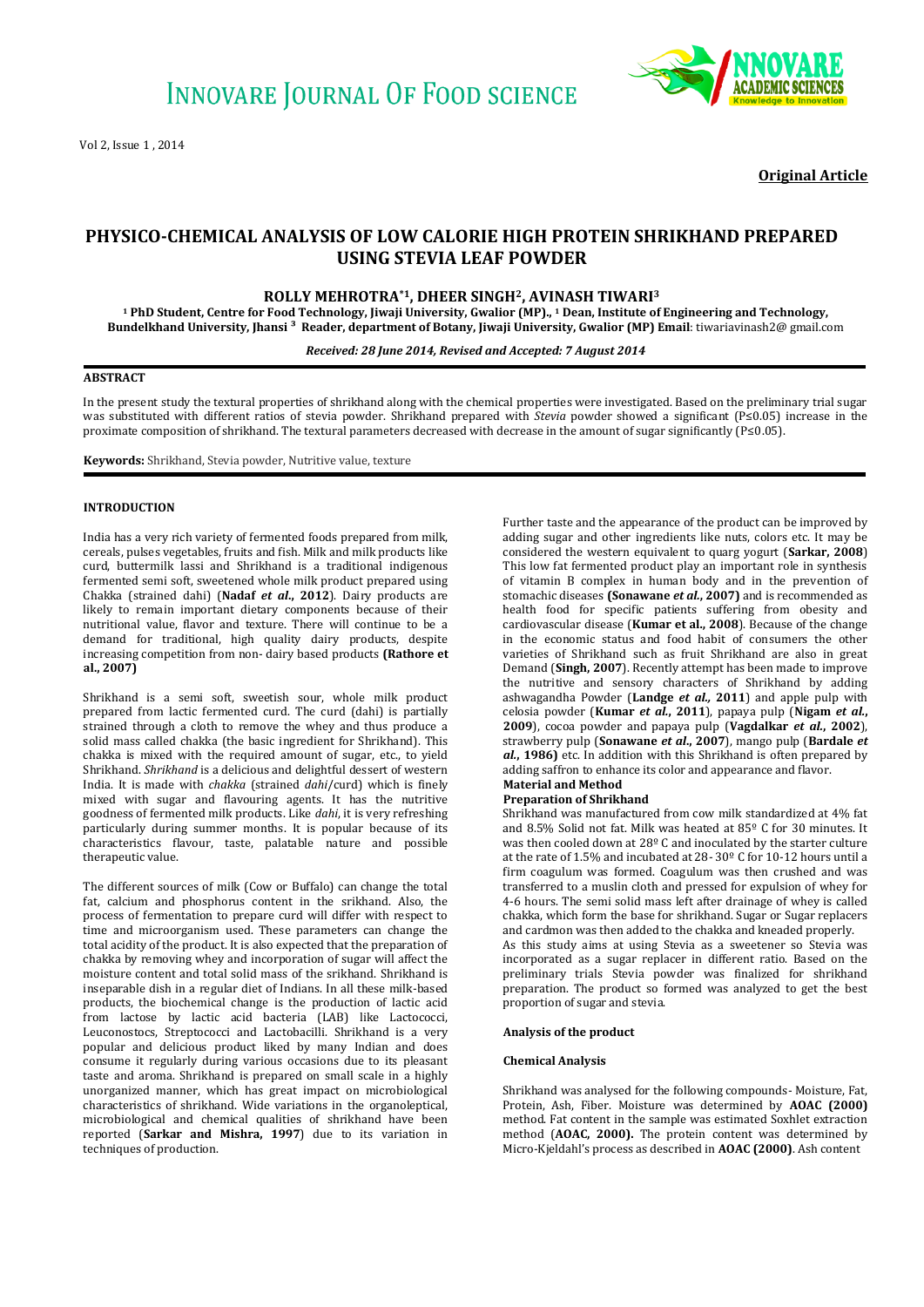was determined by the method described in **AOAC (2000)**. The crude fiber content in various samples was determined **AACC** 

#### **Texture Profile Analysis** (TPA test) **for shrikhand** Standerdization of milk (4%fat, 8.5% SNF)

Pasteurized Cooling Inoculation Incubation Coagulation Drainage of Whey Chakka formation Addition of sugar or sugar replacers and Cardamom Kneading Shrikhand formation

Packaging and Storage

TPA measures parameters such as gumminess, cohesiveness, adhesiveness and firmness/hardness.

- The peak force during the first compression cycle is defined as hardness or firmness.
- The ratio of the positive force areas under the first and second compressions is defined as cohesiveness.
- Adhesiveness is the negative force area of the first bite representing the effort needed to pull the compressing plunger away from the sample. Adhesiveness is an important parameter for food products: it allows one to predict the degree of adhesion of food to the teeth.

 Gumminess is derived by calculating from the measured parameters and is defined as the product of hardness x cohesiveness. In the original description of TPA it is the energy required to disintegrate a semi solid food to a state of readiness for swallowing.

A cylindrical probe was used to compare the sample. The instrument was operated at pre test speed =  $1.0 \text{ mm/s}$ ; test speed =  $1.0 \text{ mm/s}$ ; post test speed = 10 mm/s; distance = 10 mm, trigger force =  $5.0$  g. All measurement were carried out in a controlled room at 25ºC.

### **Result and Discussion**

# **Analysis of Shrikhand**

#### **Chemical Analysis**

The result showing the effect of sugar replacement on chemical properties of Shrikhand is presented in Table 1.

From the results it can be revealed that a proportionate increase in moisture, fat, protein, ash and fiber was observed. The increase in moisture was significant (P≤0.05) with replacement of sugar with *Stevia* leaf powder. It may be attributed to the decrease in amount of sugar and fat.amount of moisture ranged from 49.16 to 56.72%. Similar results for shrikhand with 100% sugar were 49.27% and 50.47% observed by **Sonawane** *et al.,* **2007, Kumar** *et al.,* **2011**  respectively**.** The result observed by **Nadaf** *et al.,* **2012** (41.30%) was different from the present investigation. The disparities may be due to the difference in time for whey separation for hung curd production.

The amount of fat content increased significantly (P≤0.05) with decrease in the amount of sugar and increase in the amount of *Stevia* Leaf Powder. Ain fat may be due to the decrease in amount of sugar content in shrikhand and use of *Stevia* as sweetener. The range of fat was 7.43 to 8.56. Results for 100% sugar reported are 8.03%, 9.30% and 11.16% observed by **Nadaf** *et al.,* **2012, Nigam** *et al.,* **2009** and **Kumar** *et al.,* **2011** respectively**.** The disparities may be due to the different milk used for curd production

It can be depicted from the results of present investigation that the amount of protein showed a significant increase (P≤0.05) with replacement of sugar by *Stevia* leaf extract. It may be due to the decrease in sugar as well as the increase in *Stevia* extract. The values range from 3.81 to 4.48%. Results for protein in 100% sugar

### **Table 1 Chemical Analysis of fresh Shrikhand**

| Level of sugar<br>replacement                                                            | Proportion of Sugar (gm): Stevia leaf<br>powder (gm) | Moisture           | Fat               | Protein           | Ash               | <b>Fiber</b>      |  |  |
|------------------------------------------------------------------------------------------|------------------------------------------------------|--------------------|-------------------|-------------------|-------------------|-------------------|--|--|
| $0\%$                                                                                    | 250:0                                                | 49.16e             | 7.43e             | 3.81 <sup>e</sup> | 0.59e             | 0.00e             |  |  |
| 10%                                                                                      | 225:1.25                                             | 50.84 <sup>d</sup> | 7.68 <sup>d</sup> | 4.04 <sup>d</sup> | 0.61 <sup>d</sup> | 0.14 <sup>d</sup> |  |  |
| 20%                                                                                      | 200:2.50                                             | 52.67c             | 7.94c             | 4.17c             | 0.63c             | 0.27c             |  |  |
| 30%                                                                                      | 175:3.75                                             | 54.63 <sup>b</sup> | 8.23 <sup>b</sup> | 4.32 <sup>b</sup> | 0.64 <sup>b</sup> | 0.42 <sup>b</sup> |  |  |
| 40%                                                                                      | 150:5.00                                             | 56.72 <sup>a</sup> | 8.56a             | 4.48 <sup>a</sup> | 0.66 <sup>a</sup> | 0.55a             |  |  |
|                                                                                          | CD at 5% Level                                       | 0.01               | 0.01              | 0.01              | 0.01              | 0.04              |  |  |
| Any two means, in a column not followed by same letters differ significantly at 5% level |                                                      |                    |                   |                   |                   |                   |  |  |

shrikhand reported are 5.70%, 6.25% and 10.40% observed by **Nigam** *et al.,* **2009, Kumar** *et al.,* **2011** and **Nadaf** *et al.,* **2012**  respectively**.** The disparities may be due to the different milk used for curd production

The results of present investigation show that the ash content increase significantly (P≤0.05) with decrease in sugar content. The values range from 0.59 to 0.66%. Results for ash in control shrikhand reported are 0.40%, 0.59% and 0.71% observed by **Nadaf**  *et al.,* **2012, Kumar** *et al.,* **2011** and **Nigam** *et al.,* **2009,**  respectively**.** The disparities may be due to the different milk used for curd production It was noticed from the result of present investigation that there was no fiber content in shrikhand prepared with 100% sugar. However the samples prepared with replacing

sugar with *Stevia* powder increased the amount of fiber. The variation in the amount of fiber in different samples was significant. The values range from 0 to 0.55%.

# **Texture Properties**

The textural profile parameters, namely hardness, adhesiveness, cohesiveness and gumminess were measured using TPA and are given in Table 2. Shrikhand prepared with 100% sugar was more firm (66.1g) and had a better adhesiveness than the treated *Stevia* sample. The decrease in hardness, adhesiveness and gimminess were correlated to an increase in compactness on microstructure of shrikhand prepared using *Stevia*. This may be due to the fact that *Stevia* leaf powder increased the moisture content and the less